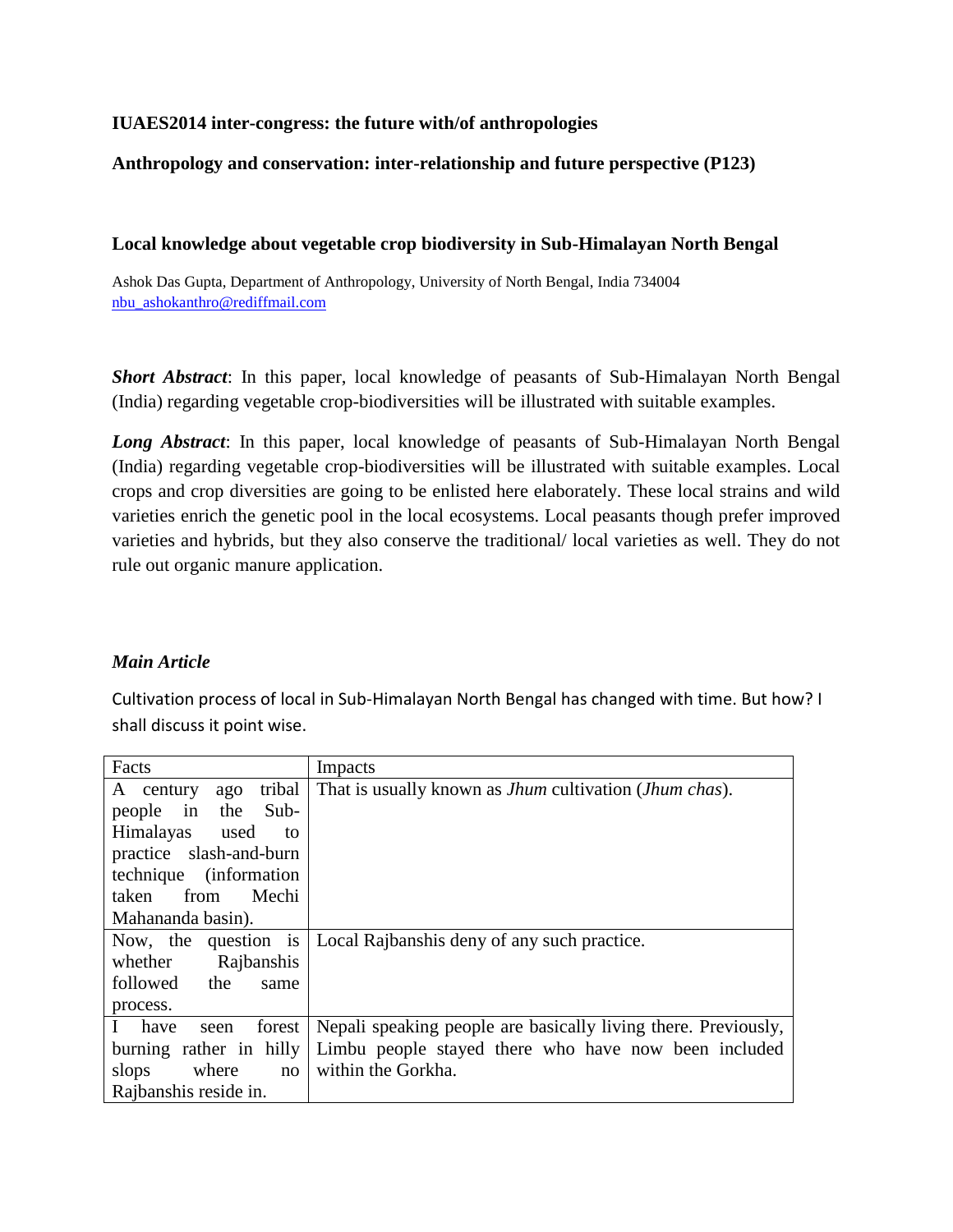| Adivasis from Central<br>India and Chhotonagpur<br>were brought into the<br>region and they were<br>deployed in clearing up<br>of the jungle.<br>Rajbanshis<br>used<br>to<br>fallow their land in off-<br>and<br>perform<br>season<br>seasonal agriculture.<br>Rajbanshis<br>used<br>to | Tea estates have been established there. Settled agricultural<br>practices have been initiated. Alternative economy spreads<br>rapidly. Tribal peoples like Dhimal and Tharu show decline in<br>number.<br>This helps in regaining fertility of the soil. Traces of bush<br>fallow cultivation and then burning out of the bushes (such as<br>of <i>bhant</i> bush during fall/winter/autumn) could be observed.<br>Various woody bushes are used as good quality fuel (cost-<br>efficient).<br>Cow milk is used in production of card. Cow dung is source                                                                                                                                                                                                                                                                                                                                                                                                                                                                                                                     |
|-----------------------------------------------------------------------------------------------------------------------------------------------------------------------------------------------------------------------------------------------------------------------------------------|--------------------------------------------------------------------------------------------------------------------------------------------------------------------------------------------------------------------------------------------------------------------------------------------------------------------------------------------------------------------------------------------------------------------------------------------------------------------------------------------------------------------------------------------------------------------------------------------------------------------------------------------------------------------------------------------------------------------------------------------------------------------------------------------------------------------------------------------------------------------------------------------------------------------------------------------------------------------------------------------------------------------------------------------------------------------------------|
| maintain cattle and graze<br>them in their fallow and<br>waste lands.                                                                                                                                                                                                                   | of both fuel and fertilizer.                                                                                                                                                                                                                                                                                                                                                                                                                                                                                                                                                                                                                                                                                                                                                                                                                                                                                                                                                                                                                                                   |
| kitchen<br>raised<br>They<br>garden in upland near<br>their homestead<br>and<br>propagate different types<br>of vegetables and some<br>spices.                                                                                                                                          | Both summer and winter vegetables are being cultivated.<br>Growing market for vegetables and spices help in poverty<br>eradication. Brinjal, gourd and other cucurbits, pumpkin,<br>cabbage, cauliflower, tomato and many such vegetables are<br>very common.<br>Inter cropping, mixed cropping, crop rotation, ally cropping,<br>legume plantation, small tea gardens, floriculture (marigold,<br>etc.), fruit plants (jackfruit, mango, etc.), green house made up<br>of plastic sheets, shades, fencing, lattice and traditional<br>agricultural implements are important characteristics. These<br>things with or without proper irrigation and drainage facilities<br>are directly connected to issues like crop failure, soil fertility<br>and yield.<br>Various leafy vegetables are locally known as shak and some<br>of them have medicinal importance. Many grow up naturally<br>and reluctantly like weeds. Surpluses are sold in market and it<br>compensates some of the total expenditure in vegetable<br>cultivation. This is a kind of cost-efficient service. |
| Lowlands are generally<br>used for paddy, jute,<br>mustard and pulses.                                                                                                                                                                                                                  | Lowlands are suitable for fish-cum-paddy cultivation. Jute is<br>fiber yielding crop of summer-monsoon season. Jute is<br>harvested on 110-120 days after sowing. Their tip portions<br>are pruned and further propagated in muddy ditches.<br>There are some drought resistant summer varieties (aus) and<br>some flood resistant marshland varieties (joli) of paddy. Aus<br>paddy crops have been replaced by vegetables and maize.<br>Similarly, areas where <i>joli</i> varieties were usually cultivated<br>are now subjected to jute production. Basically, winter and<br>monsoon paddy are being cultivated and these are known as<br>boro and amon respectively. Many high yielding varieties<br>(HYV) are also being introduced.<br>Mustard and pulses are crops of dry season and need                                                                                                                                                                                                                                                                              |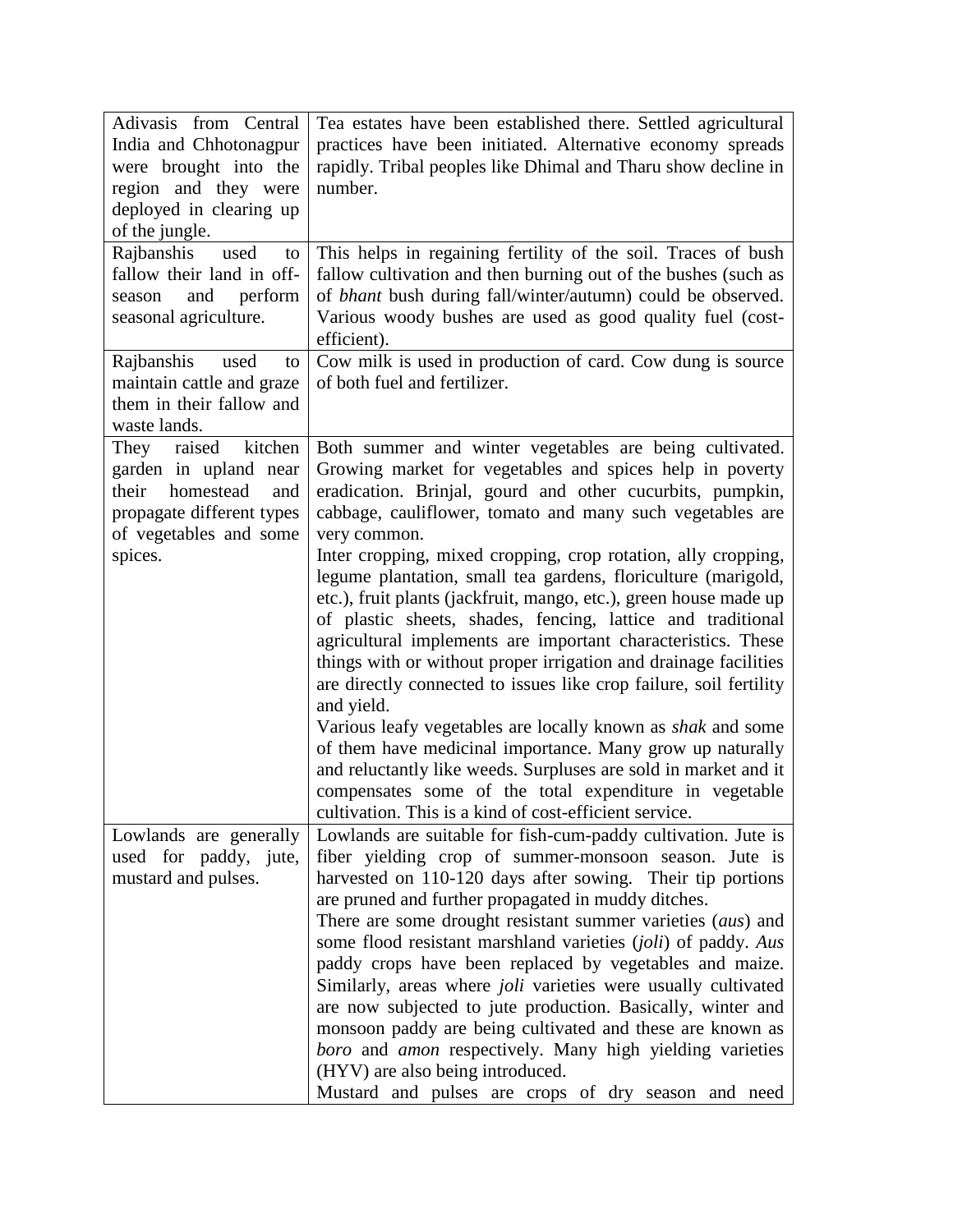|                         | irrigation. Maskalai, thakurkalai and mung are different             |
|-------------------------|----------------------------------------------------------------------|
|                         | pulses. Tisi, teel and sunflower can produce edible oil like         |
|                         | mustard.                                                             |
| Village is generally    | These are often used for perennial fishing. Crabs and shrimps        |
| provided with some      | are available in local streams besides small-size exotic fish        |
| water bodies (ponds,    | varieties (nadiali machh). Ethnotoxic substances<br>are              |
| local streams, etc.).   | traditionally used that put their effect on <i>nadiali machh</i> but |
|                         | not on certain mosquito-larvae-eating fish species (non-             |
|                         | edible).                                                             |
|                         | Varieties of frogs and some snakes (both venomous and non-           |
|                         | venomous) are also found, however Rajbanshis do not catch            |
|                         | frogs and snakes. I was informed that leg muscles of frog and        |
|                         | snake venom have some medicinal importance.                          |
|                         | Pisciculture now involves with ornamental fishes. Turtles and        |
|                         | snails used to be eaten at a time. However, I could not find         |
|                         | much information on this.                                            |
|                         | Crocodile and river dolphins were once found in rivers of            |
|                         | North Bengal (now extinct). I do not get any information on          |
|                         | snake skin, turtle shells or crocodile skin. However, snail          |
|                         | shells are often considered as raw materials for indigenous          |
|                         | lime production.                                                     |
|                         | Various traditional fishing implements are still being used.         |
|                         | Arums of various types are known to be propagated. Water             |
|                         | weeds, water grass, water hyacinth, water lily, trapha, ferns,       |
|                         | aquatic plants and lotus are some important hydrophytes.             |
|                         |                                                                      |
|                         | Duck, crane, migratory birds, cat fishes, eel and various water      |
|                         | bugs are different aquatic fauna. Water is often covered by red      |
|                         | or green algal colonies like the layer. These increase               |
|                         | micronutrients to the ecosystem.                                     |
| Villages are covered by | Bamboo, cane, palm, wild grasses; date, catechu, thorns;             |
| greenery.               | ageal, zambura, mango, jackfruit, tamarind, guava, ata, nona,        |
|                         | chalta, dumur, kamranga, papaya, plum, lichhi, coconut tree,         |
|                         | areca nut, banana; turmeric, ginger; radish, different potato,       |
|                         | knolkhol, arum; maize, wild millets; gandal, jackfruit, cow          |
|                         | pea; azadirechta, jiga, banyan, ferns, betel vein, medicinal         |
|                         | plants (gandal, thankuni/manboni, vasak, neem, chirata, etc.);       |
|                         | shorea, rubber and teak are among the common greenery in             |
|                         | and around the village upland sloping down into the lowlands.        |
|                         | Many of these have multipurpose usage, served as alternative         |
|                         | food sources (fruit, spices and subterranean products), fodder,      |
|                         | ethno-medicines and utilized commercially.                           |
| Organic manure is used  | Vermi compost is the best example that is applied with cow           |
| widely.                 | dung manure in a given ratio to a typical cropping system.           |
|                         | Organic waste material, paddy straw, coconut and areca               |
|                         | leaves, dry leaves, ash pile, egg shell, boiled tea leaves, rotten   |
|                         | tobacco, mustard cake, neem cake, mahua cake, compost of             |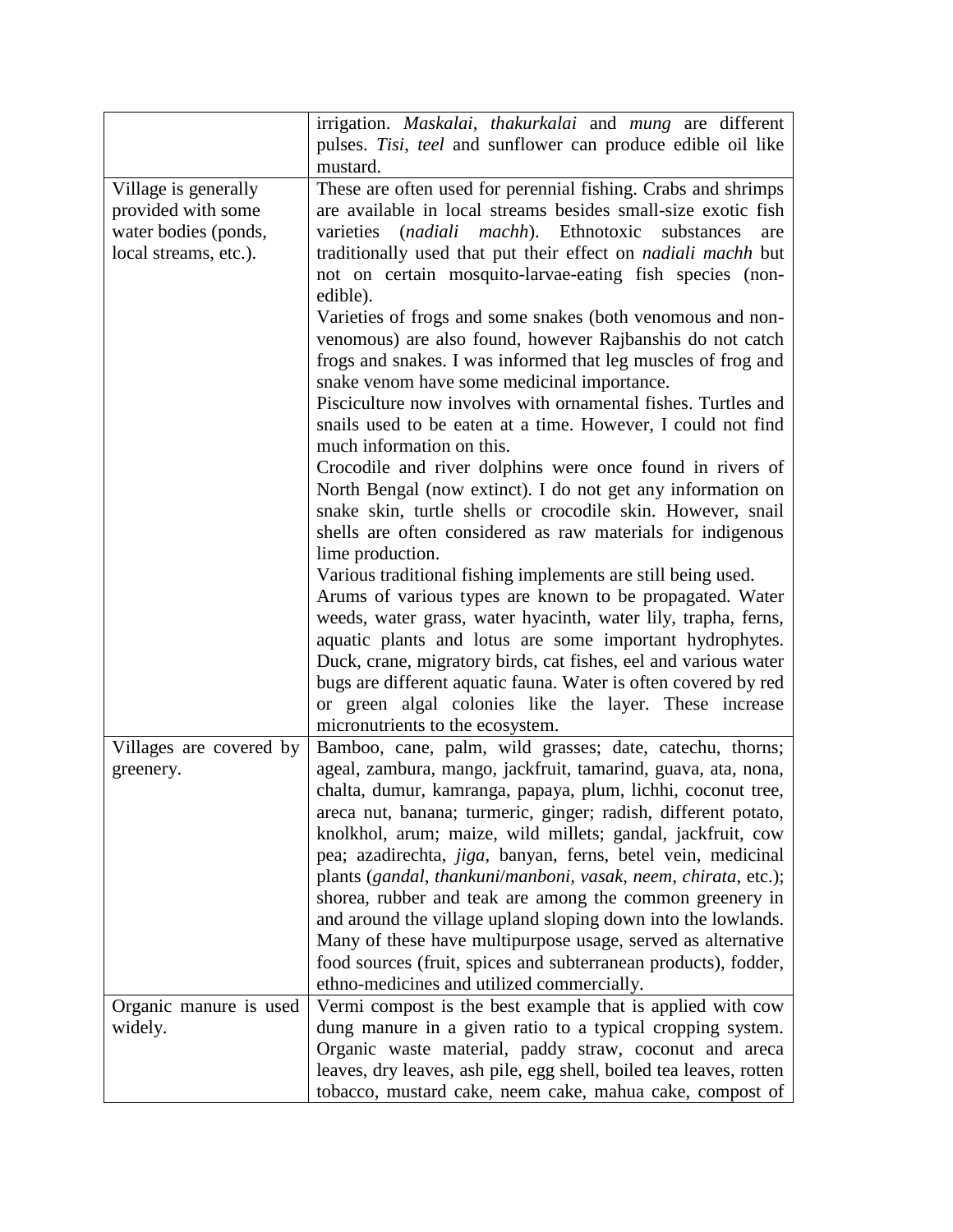| water hyacinth and good quality soil are raw materials of |
|-----------------------------------------------------------|
| organic manure.                                           |
| Neem oil and ash are good for pest control.               |
|                                                           |

## Process of *slash and burn* cultivation:

| Facts                         | Indigenous Knowledge                                       |
|-------------------------------|------------------------------------------------------------|
| Beginning of the process at   | North Bengal Sub-Himalayan forest region is mixed<br>1.    |
| late winter                   | deciduous by nature                                        |
|                               | Soil is covered with dry leaves that could be burnt<br>2.  |
|                               | off easily                                                 |
|                               | 3. Winter season is basically dry and moisture is          |
|                               | minimum                                                    |
|                               | From late winter to autumn,<br>4.                          |
| Selection of an area          | Semi nomadic people with their cattle shift to the<br>1.   |
|                               | area nearby and settle their hearth                        |
|                               | 2. They use bamboo (along with teak and shorea wood)       |
|                               | for the purpose of construction                            |
|                               | 3. They have preserved food and grains with them in        |
|                               | stock (previous agricultural practice ended up with        |
|                               | harvesting and post-harvesting practices; latter           |
|                               | include food preservation)                                 |
| Slashing out of bushes and    | These cut off portions would eventually into compost       |
| trees of that area            | manure and increase soil fertility                         |
| Residues are let to be rotten | 1. Mild raining in late winter and autumn                  |
|                               | 2. Microbial activities initiate                           |
|                               | 3. Decomposition process adds organic matter and           |
|                               | various micro-nutrients into the soil                      |
| Burning off of the dried      | Heat makes the rotting materials (lower level) into<br>1.  |
| residues (top cover)          | compost                                                    |
|                               | Ash layer acts as anti-microbial agent<br>2.               |
|                               | 3.<br>Thunderstorm (pre-monsoon<br>raining)<br>at<br>early |
|                               | summer, dry late summer and high moisture level            |
|                               | throughout summer are three pre-conditions for             |
|                               | increase in pest activities from neighbouring forests      |
|                               | and soil; but ash layer prevents such harms                |
|                               | 4. Thunderstorms and pre-monsoon rains increase soil       |
|                               | moisture                                                   |
| Spreading or sowing of seeds  | 1. Clear sky, pleasant sunshine and ash layer defend       |
|                               | pests and microbial attacks on the seeds                   |
|                               | Moisture in the air helps in seed fertilization<br>2.      |
|                               | 3.<br>Moisture level in the atmosphere is good as the      |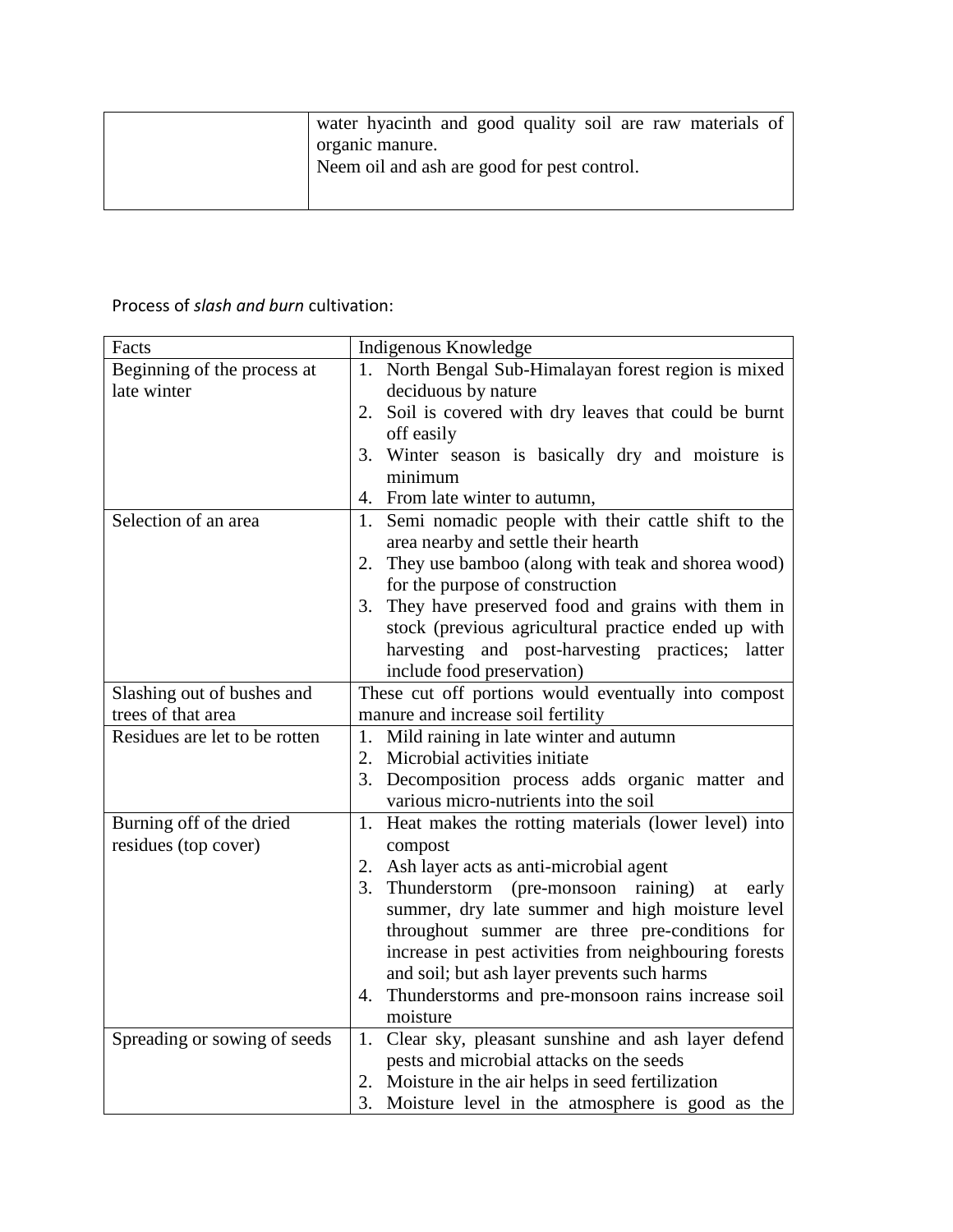|                             | selected area is surrounded by forest greenery                                    |
|-----------------------------|-----------------------------------------------------------------------------------|
|                             | 4. Some shade trees are there in the selected area that                           |
|                             |                                                                                   |
|                             | provide necessary shadow to protect the seedlings                                 |
|                             | from hot sunbeams                                                                 |
|                             | 5. Seedlings grow into saplings and then into plants                              |
|                             | 6. Generally upland varieties of staple crops are                                 |
|                             | cultivated in this way                                                            |
| Monsoon rains reaching into | 1.<br>Quick growth in staple food plants                                          |
| Sub-<br>Himalayas<br>and    | 2. Harvesting, thrashing and stock raising continued                              |
| Himalayas                   | upto spring and fall                                                              |
|                             | 3. Weeding is there; however, weeds shade the naked                               |
|                             | land and their dried residues add further nutrient to                             |
|                             | the soil                                                                          |
| Fallowing                   | 1. Selected area is good for three or some more crop                              |
|                             | cycles                                                                            |
|                             | 2. After that the land in let to be fallowed for short term                       |
|                             | or long term (ten years) to regain its nourishment                                |
|                             | 3. Sometimes, jungles redevelop there                                             |
|                             | 4. People shifted to another area and perform the same                            |
|                             | process                                                                           |
|                             | 5. Fallowed land could also be used for the purpose of                            |
|                             | grazing                                                                           |
|                             | 6. Short term fallowing destroys pests and pathogens                              |
|                             | due to the lacking of host plants                                                 |
|                             | 7. Upland drought resistant staple crops are generally                            |
|                             | chosen (various millets, pulses, maize, summer                                    |
|                             | paddy/aus)                                                                        |
|                             | 8. This is accompanied with cultivation of vegetables                             |
|                             | 9. The entire process stands for subsistence                                      |
|                             |                                                                                   |
|                             | 10. If there is crop failure, people eat wild food                                |
|                             | (mushroom, ferns and fruits)                                                      |
|                             | 11. This could be followed by monsoon paddy/ amon                                 |
|                             | and even winter paddy/ boro (with vegetables and                                  |
|                             | rapeseeds)                                                                        |
|                             | 12. Irrigation for winter crops is essential.                                     |
|                             | 13. In this way, multiple cropping in a crop year begins.                         |
|                             | 14. Cropping becomes permanent associated with crop                               |
|                             | rotation, inter cropping and mixed cropping.                                      |
|                             | 15. Fallowed time span is reduced.                                                |
| $\circ$                     | Rajbanshis are caste people and they practice permanent cultivation with crop     |
|                             | rotation, inter cropping and mixed cropping. However, they fallow their land and  |
| often use it for grazing.   |                                                                                   |
| O                           | They cultivate vegetables at upland (autumn-summer, monsoon-spring, fall-winter). |
| O                           | They maintain their bamboo grooves and fruit plants there.                        |

o They conduct water management and introduce irrigation.

o They cultivate jute for fibers.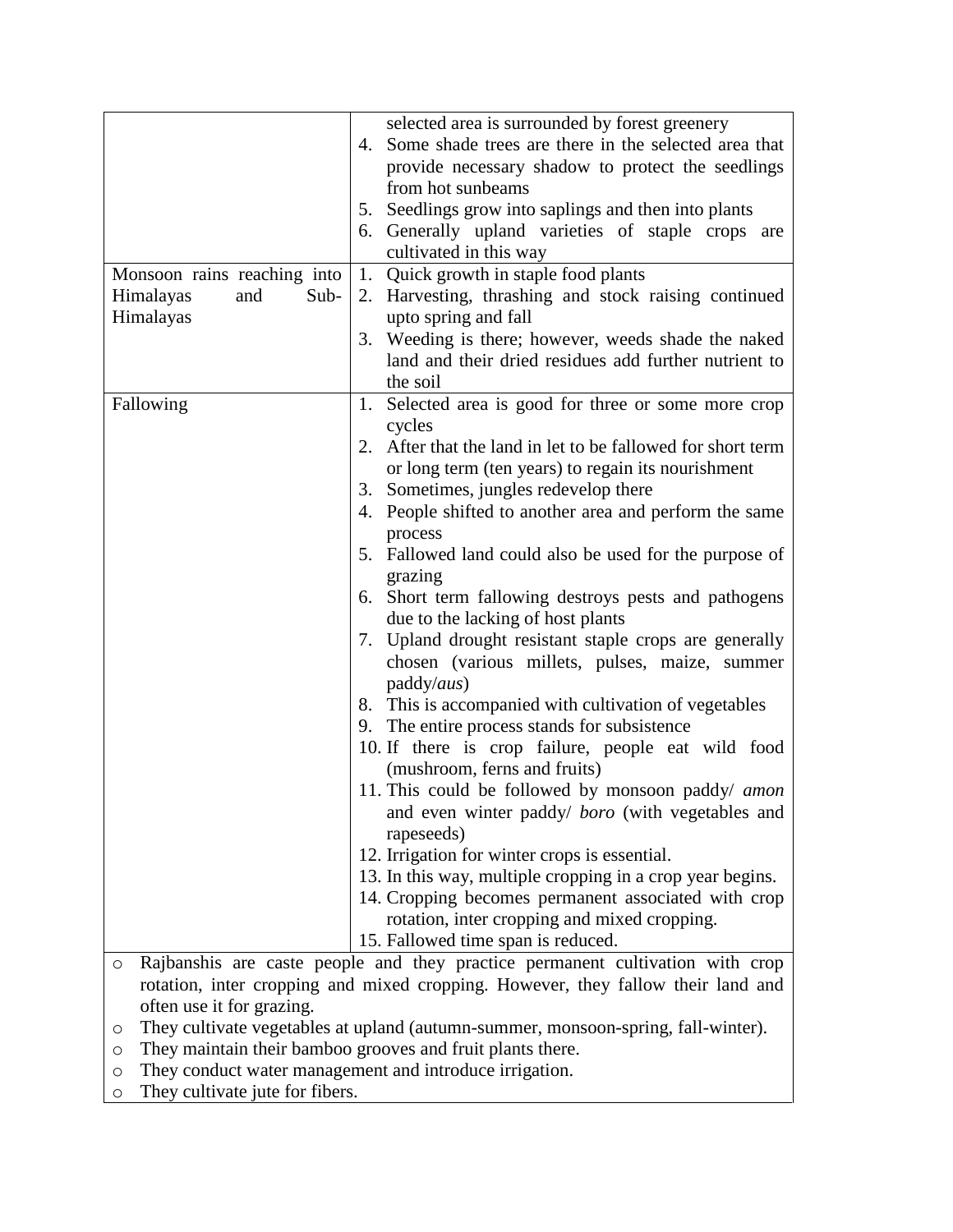- o They yield monsoon and winter paddy along with some winter crops like vegetables, potato and rapeseeds.
- Monsoon and winter paddies provide surplus.
- o Summer paddy varieties (upland and drought resistant strains) become less important.
- o Dependence on wild foods decreases to a considerable level.

Common agricultural products in Barind and Mahananda basin (Sub-Himalayan North Bengal)-

- 1. Paddy (amon and boro), makio, wheat, jute, sugarcane, gourd, pumpkin, squash, cabbage, cauliflower, spinach, lafa, amaranth (danta), dhenki, sop, bethu/bathua, tomato, bean, potato, ginger, turmeric, arum, knolkhol, elephant foot yam, betel vein, cucumber, papaya, kakrol, animal fodder
- 2. mustard (sada sorisha and rai), sunflower
- 3. Kalai (kala dal/ thakur kalai, mask alai), mung, musur, gai mung
- 4. palwal, luffa, brinjal, bhindi/dheros, chichinga, dhundhul
- 5. morich/ chili, coriander, bay leaf and other spices (clove, cumin, cardamom, etc.)
- 6. banana, mango, jackfruit, litchi, tamarind, citrus, kamranga, zambura, dalim, nona, ata, chalta, dumur (fig), guava, areca nut, plum, palm, jam/jamun/black beery, pineapple, date, thorny plants, amlaki, bohera, neem, ageal, catechu
- 7. bamboo, cane, tea, rubber, mulberry, jiga, shorea, catechu, etc.

# Common agricultural products in Jalpaiguri and Cooch Behar agricultural plains (Sub-Himalayan North Bengal)-

- 1. Paddy (aus, amon and boro), makio, wheat, marua, sugarcane, animal fodder
- 2. jute (tosa and sona), hemp, cassia, tobacco
- 3. radish, beet, carrot, cabbage, cauliflower, potato (big and small size, sada, badami, lal and lal-golap; spiny and air potato (kupri or chupri), indur alu, kham alu, misti alu/ ranga alu/ yam, keshar alu/ shakalu, various gourd (sweet gourd, snake gourd, bitter gourd, kakrol, etc.), tomato, cucumber, pumpkin, peyanjkali/ spring onion, papaya, bean, shim, barbati
- 4. kalai (kala dal/ thakur kalai, mask alai), musur, mung, gai mung
- 5. palwal, luffa, brinjal, bhindi/lady's finger, chichinga, dhundhul, sajina
- 6. banana, elephant foot yam, arum (mann and mukhi), garlic, onion, ginger, turmeric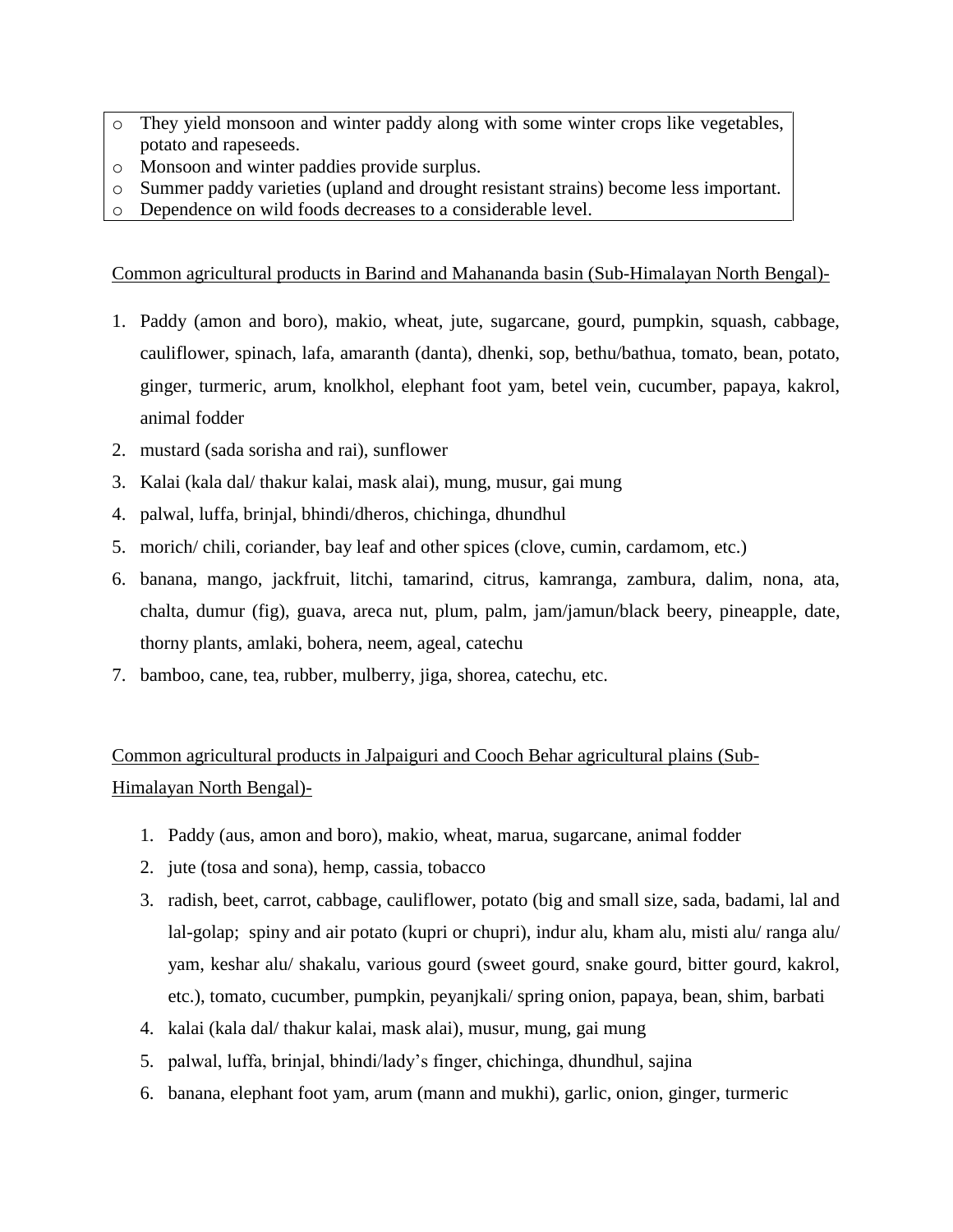- 7. mustard/sada sarisha, rai, sesame, lafa, dhemsi, amaranth/note, spiny amaranth/ kanta note/khuria kanta, danta, lalshak, spinach/palang, puin/ kachapata, betel vein/pan, bathua, curry leaf/ karipata, coriander/dhania, brahmi, dhekisak, kundri, takpata/amrul
- 8. dandakalas, kansisa, thankuni, gandal, basak, etc.
- 9. radhuni/aduni, poppy/posto, cardamom, cumin, clove, morich/chili
- 10. date, date palm, plum/ buguri, litchi, sugar cane, mango, black berry, jackfruit, guava, tamarind, amlaki, zambura, golapjam, dalim, nona, ata, chalta, dumur (fig), jalpai (olive), citrus, orange, mosambi, pine apple (low quality), ageal, neem, ghora neem, catechu, kamranga, coconut, areca nut, lotka
- 11. bamboo, cane, tea, rubber, mulberry, erenda, teak, aikhanjan, jhapsa/jhigni, auri, korai, akanda, bijalghanta

#### Common vegetable crops propagated by the local peasants are mentioned below-

Winter- Potato, yam (kham alu, penti alu, metey alu, kanta alu, bon alu, maj alu), chikri or chikni alu, sweet potato (ranga alu or misti alu), keshar alu, shakalu (yam bean), peyanj (onion), peyanjkali (spring onion), rasun (garlic), shalgom (turpin), cassava, radish, carrot, beet, ada (ginger), halud (turmeric), cauliflower, cabbage, broccoli, natishak or china kopi, olkopi (kohlrabi), jhar shim (French bean), shim, barbaty, motorshuti (pea), gaimung (cowpea), soybean, black gram (kalai), masur/ lentil, mustard, tisi (common flax or linseed), til (sesame), bua marich, tomato, cucumber, shitlau (giant carandilla), lau (pumpkin or bottle gourd), pani kumra (wax gourd), misti kumra (sweet gourd), lemon (pati lebu and kagji lebu), zambura, pepey, potol (palwal), sop/sholuk, lafa, danta, lalshak, notey, kanta notey, natoan, puin or kachapata, palang (spinach), tak palang, bothua, dhemsi, pudina (mint), dhania (coriander), rai shak, sorshey shak (mustard green), lettuce, kundri, nunia, bhant, chamghash, kauni, bhutta/makoi, marua, pan (betel vein)

Winter to monsoon- Brinjal, water melon, echad, jute leaf, tarmuj or kharimunja

Monsoon- Borshali morich, potol (palwal), kanchakala, pepey, sajina, jhinga/toroi/satpudi (luffa), squash, sweet gourd, chichinga, dheros or vindi (okra or lady's finger), lau (pumpkin or bottle gourd), gera or dhundhul, dudhkushi or chichinga, uchhe and karala, kakrol, telakucha, ol,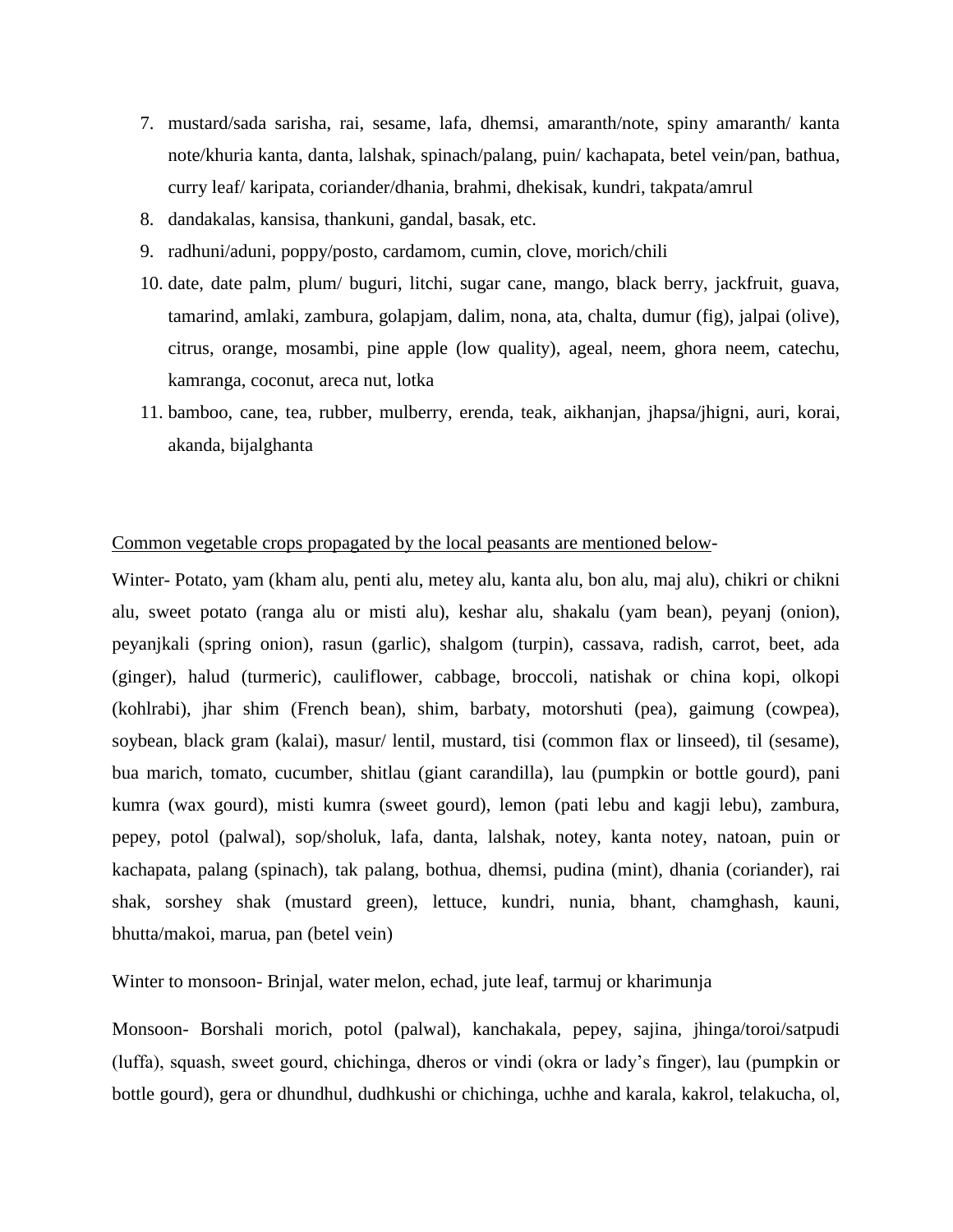kachu, poltapata, kalkeshut, gulancha, amrul/takpata, oshni/sushni, kolmi, gima/gima kolmi, brahmi, kulekhara, shaluk, helencha/ hinche, sachi/ sache, thankuni, jalsingara, mushroom, bamboo young shoot

Common fruit plants  $\rightarrow$  supari or gua, kul or buguri, khejur, narikel or dab, lichu or leusi, ankh, khajur, sofeda, pepe, anaras, aam, jam, kalojam, jamrul, kathal, tentul or tentuli, amlaki (aonla), zambura, golapjam, dalim, dumur or khoksa, amra, ata, nona ata, yagyan dumur, chalta, mosambi, kamala or komla, ghora nim, lebu or nebu, bel, kadbel, kamranga, peyara, bilati kesar/ kesar alu,, jalpai, gab, tarmuj (khorimunja), kola or kela or kera, lotka/notka, pindari

Spice  $\rightarrow$  tejpata, holud, ada, peyanj, rasun, golmorich, radhuni, elach and daruchini

Jangli longg found in paddy field

Some other plants  $\rightarrow$  aikhanjan, jhigni, pauri, korai, odol, akanda, gamari, ghoraneem, segun, kadam, kathgua, chorka, horitoki, shefali, yagyadumur, sthalapaddda

Banana varieties- manua, atia, chinichampa/ champa, deshi bhog or malbhog, jahaji kela or asami kela or kanchakala

Arum varieties-

- 1. mukhikochu/ sujikochu
- 2. panikochu
- 3. mann kochu
	- a. bhog kochu
	- b. sadharan kochu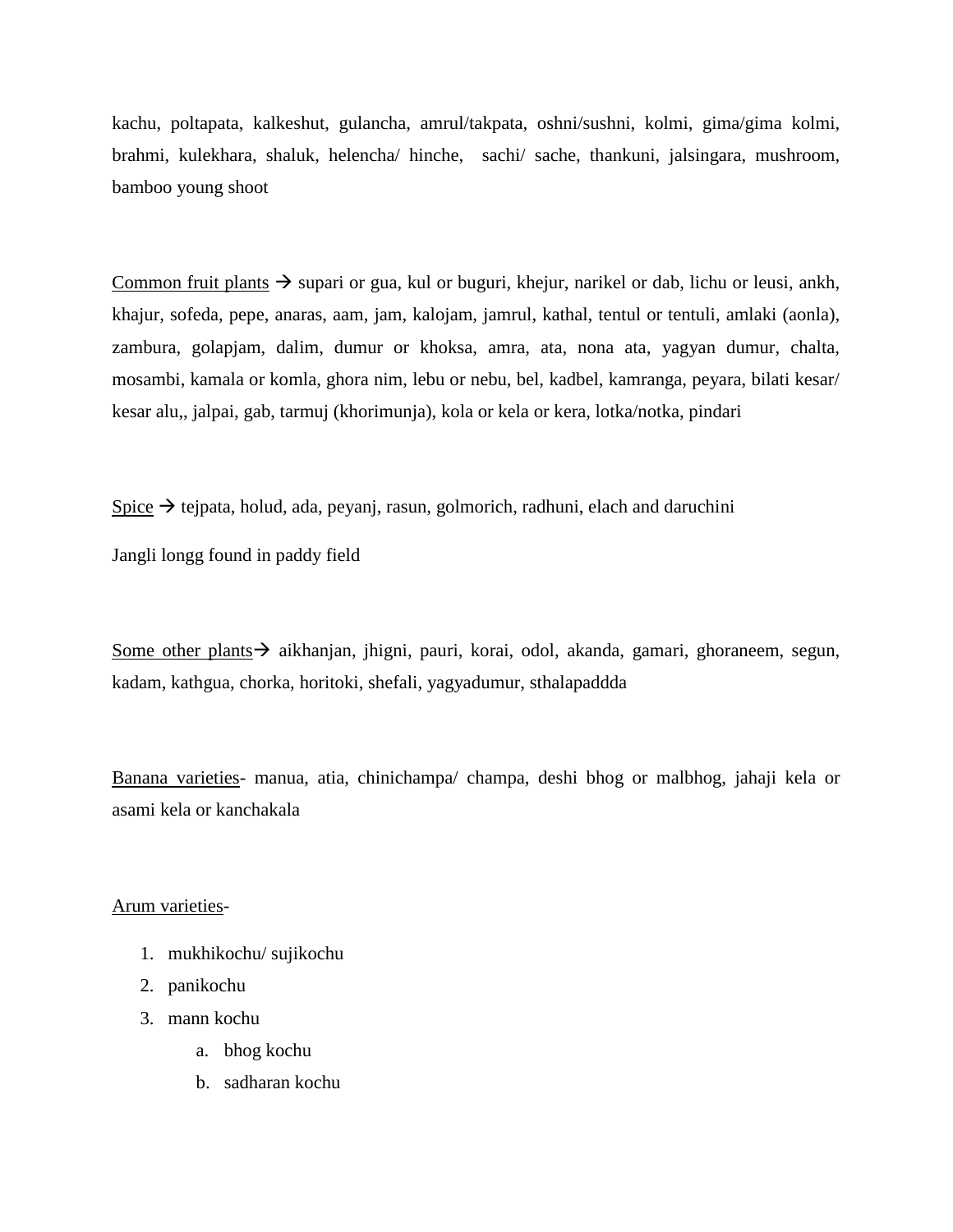### 4. kalo kochu

- a. alanji kochu/ kalanji kochu
- b. dudh kochu

### Jute-

- 1. meshta pat- small fiber
- 2. tosa pat- long fiber
- 3. deshi pat or teto pat- leafy vegetable

## Chili variety-

- 1. bhutua
- 2. kangra
- 3. dhanua
- 4. akashi
- 5. siti

## Bitter gourd variety-

- 1. Uchhe
- 2. Karala

#### Cucumber variety-

- 1. Mico
- 2. Deshi
	- a. Shosha
	- b. Khira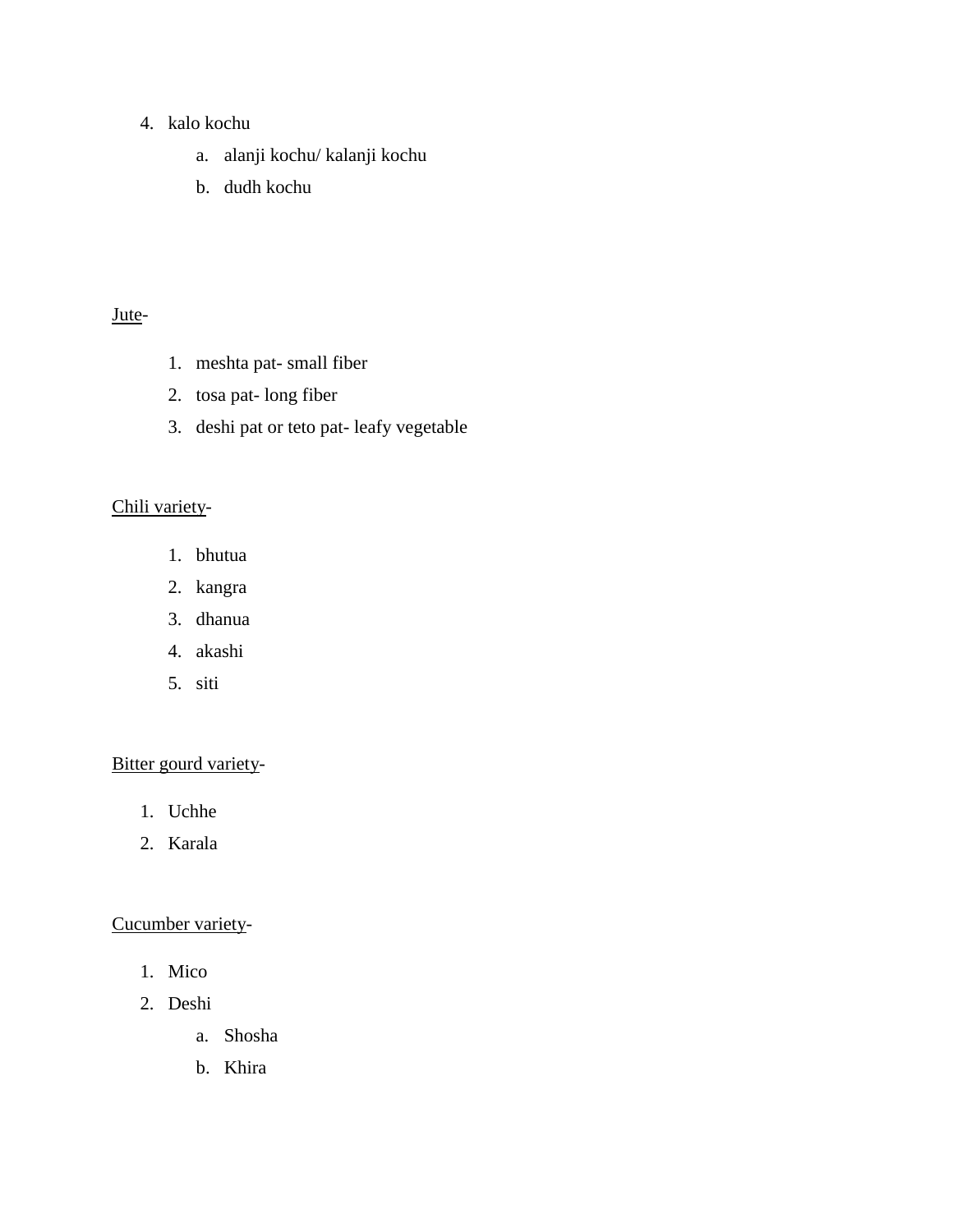#### Alu / potato varieties-

- 1. Sada alu- gol and lamba varieties
- 2. Badam or badami alu
- 3. Lal alu- gol and lamba varieties
- 4. Lal golap alu
- 5. Misti alu or ranga alu
- 6. Chikni alu
- 7. Indur alu
- 8. Kupri alu or chupri alu
- 9. Penti alu
- 10. Kham alu or maj alu
- 11. Endur alu
- 12. Shak alu or keshar alu
- 13. Punjab variety

Potato with buds or eyes  $\rightarrow$  6/4/5

Buds or eyes selected  $\rightarrow$  3

#### Radish varieties-

- 1. Sada
- 2. Lal
- 3. Bombai

#### Shim (bean) varieties-

- 1. Kalo
- 2. Lal
- 3. Lomba
- 4. Deshi or gengradim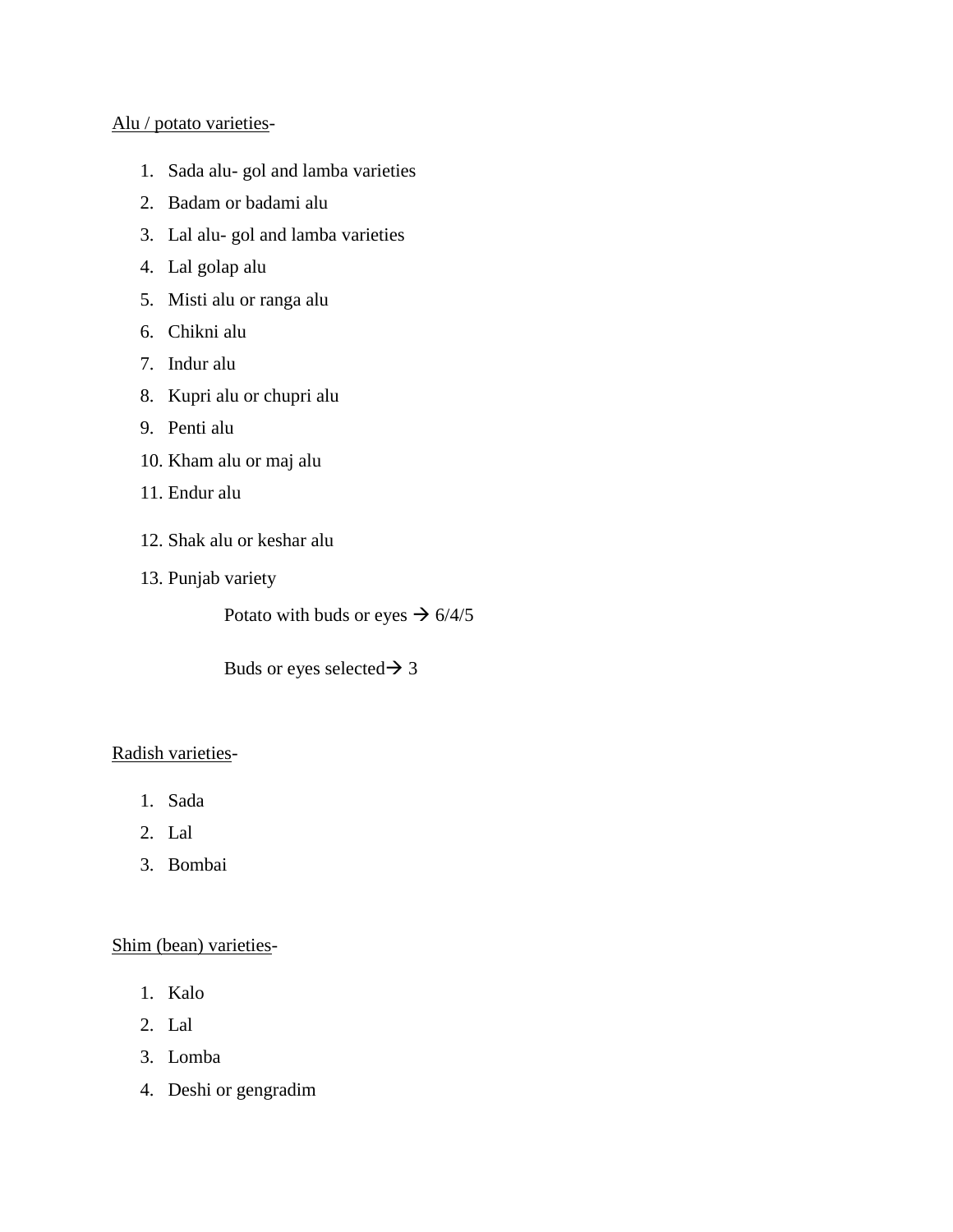- a. Sada
- b. Sabuj

Lafa (local leafy vegetable)-

- 1. Chhoto lafa
- 2. Boro lafa

Palwal or potol- 1) monsoon to fall, 2) summer to monsoon

Local variety- najirhat potol

### Potol

- 1. Early variety
- 2. Late variety preferably cultivated on *mancha* or bamboo lattice

#### Maize-

- 1. Winter variety
- 2. Summer variety

### Mustard-

- 1. Sorisa
- 2. Sada sorisa
- 3. Rai

### Coriander-

- 1. Local dhania
- 2. Hybrid dhania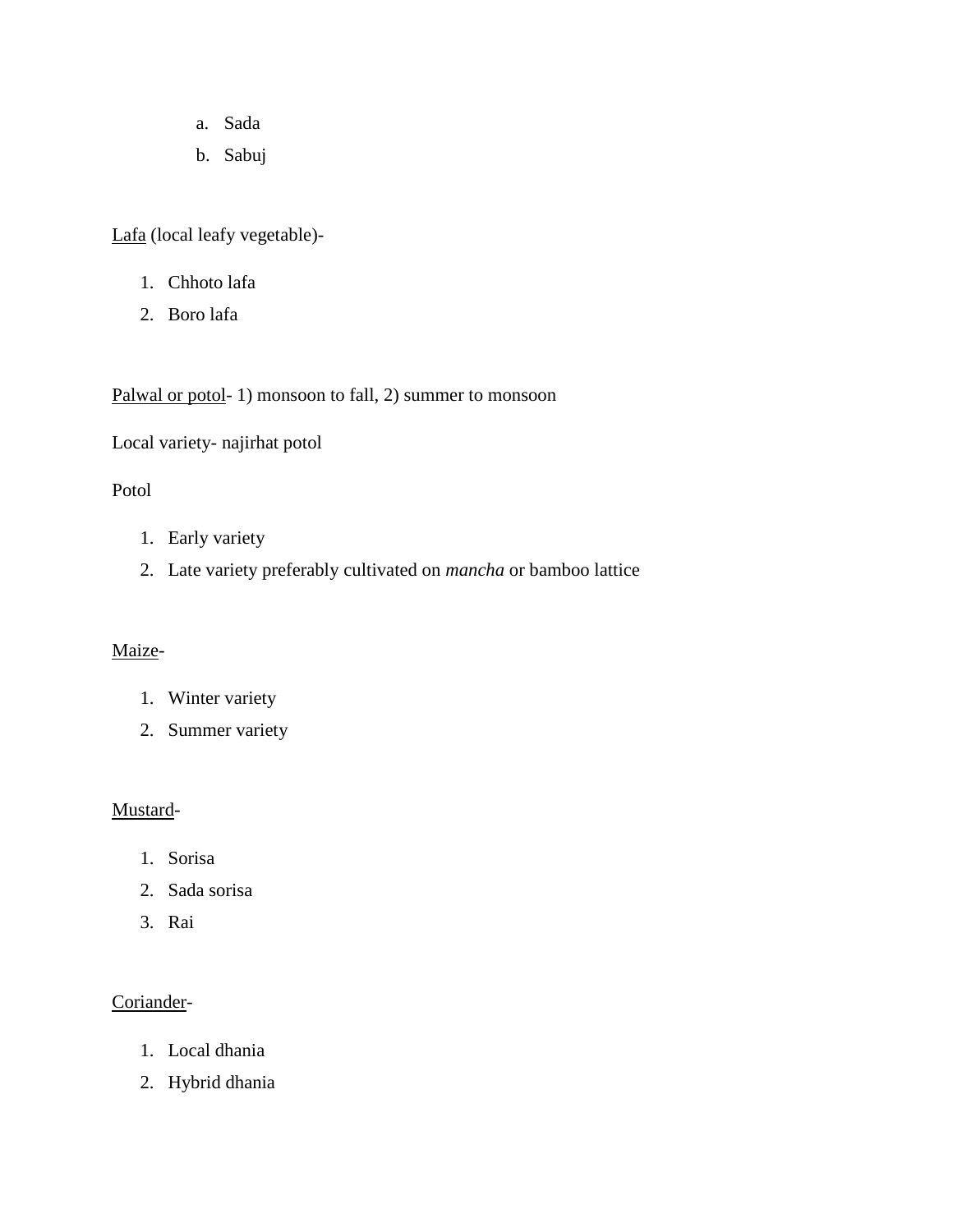### Bamboo-

- 1. Kokoa
- 2. Makla/ muli
- 3. Borobans
- 4. Nol
- 5. Jhar
- 6. Soti

### Sugar cane-

- 1. Yellow-green
- 2. Blackish red

## Luffa or ribbed gourd-

- 1. Toroi
- 2. Jhinga
- 3. Satpudi

### Tobacco-

- 1. Golpata
- 2. Bihari
	- a. Motihari
	- b. Godhra
	- c. Khaini
- 3. Tongua
- 4. Velengi
- 5. Virgin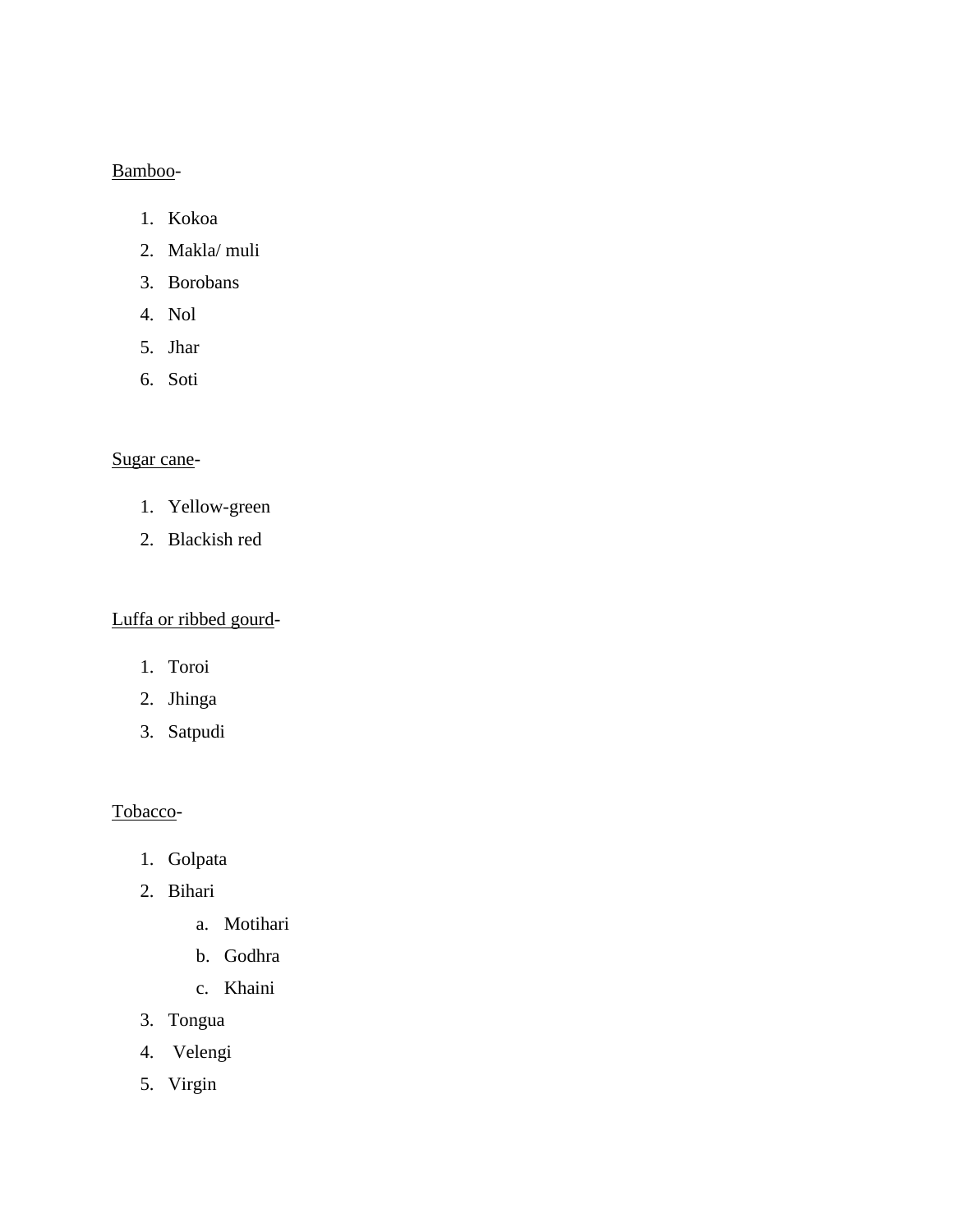#### Citrus-

- 1. Mausambi
- 2. Kamla
- 3. Zambura/ batabi
- 4. Lemon
	- a. Gol lebu
	- b. Elachi lebu / kagji lebu

#### **Cropping pattern side by side**-

- 1. Potato-radish
- 2. Potato-dhemsi
- 3. Potato-bothua
- 4. Potato-sweet gourd
- 5. Potato-mustard
- 6. Potato-mustard- dhemsi
- 7. Potato-spinach-dhemsi
- 8. Potato-late palwal
- 9. Palwal-mustard
- 10. Palwal-mustard-lemon
- 11. Palwal-radish
- 12. Palwal-chili
- 13. Palwal-luffa-chili (late autumn to early spring: best production in summer and monsoon)
- 14. Palwal- okra- bottle gourd-cucumber
- 15. Okra-chili
- 16. Satpudi (local variety of luffa) dudhkushi (local variety of snake gourd) okra
- 17. Luffa- bitter gourd
- 18. Luffa-turmeric
- 19. Leafy vegetable-brinjal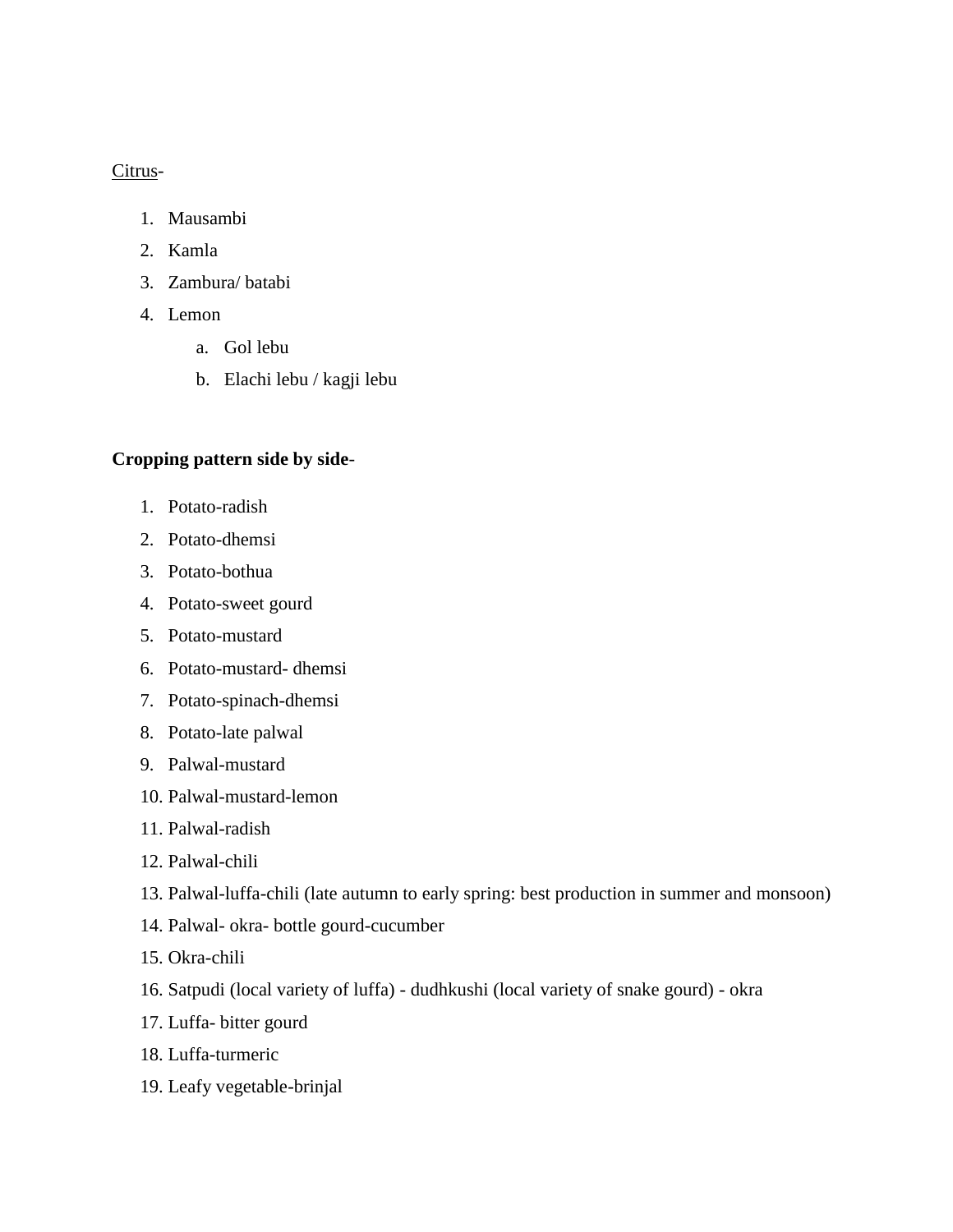- 20. Cabbage-brinjal
- 21. Cabbage-dhemsi
- 22. Cabbage-radish
- 23. Spinach-lafa
- 24. Spinach-mustard
- 25. Squash- karala (bitter gourd)
- 26. Turmeric-ginger
- 27. Turmeric-ginger-elephant big foot
- 28. Radish-lalshak
- 29. Radish-danta/notey/amaranth
- 30. Radish-dhemsi-lafa
- 31. Tomato-dhemsi
- 32. Cucumber-mustard
- 33. Cucumber-garlic-onion
- 34. Lafa-danta
- 35. Lafa-lalshak
- 36. Litchi-kamranga
- 37. Jalpai-amlaki
- 38. Coconut-betel nut-papaya
- 39. Potato-boro paddy-wheat-shitlau-rotten muddy floor of drying pond (sloping landscape)
- 40. Banana-turmeric-ginger
- 41. Yam/cassava-arum
- 42. Paddy-bamboo-water grass (fodder)
- 43. Manboni-surjasisir-chamghas

#### **Mixed cropping-**

- 1. Potato+bothua
- 2. Potato+dhemsi
- 3. Potato+bothua+dhemsi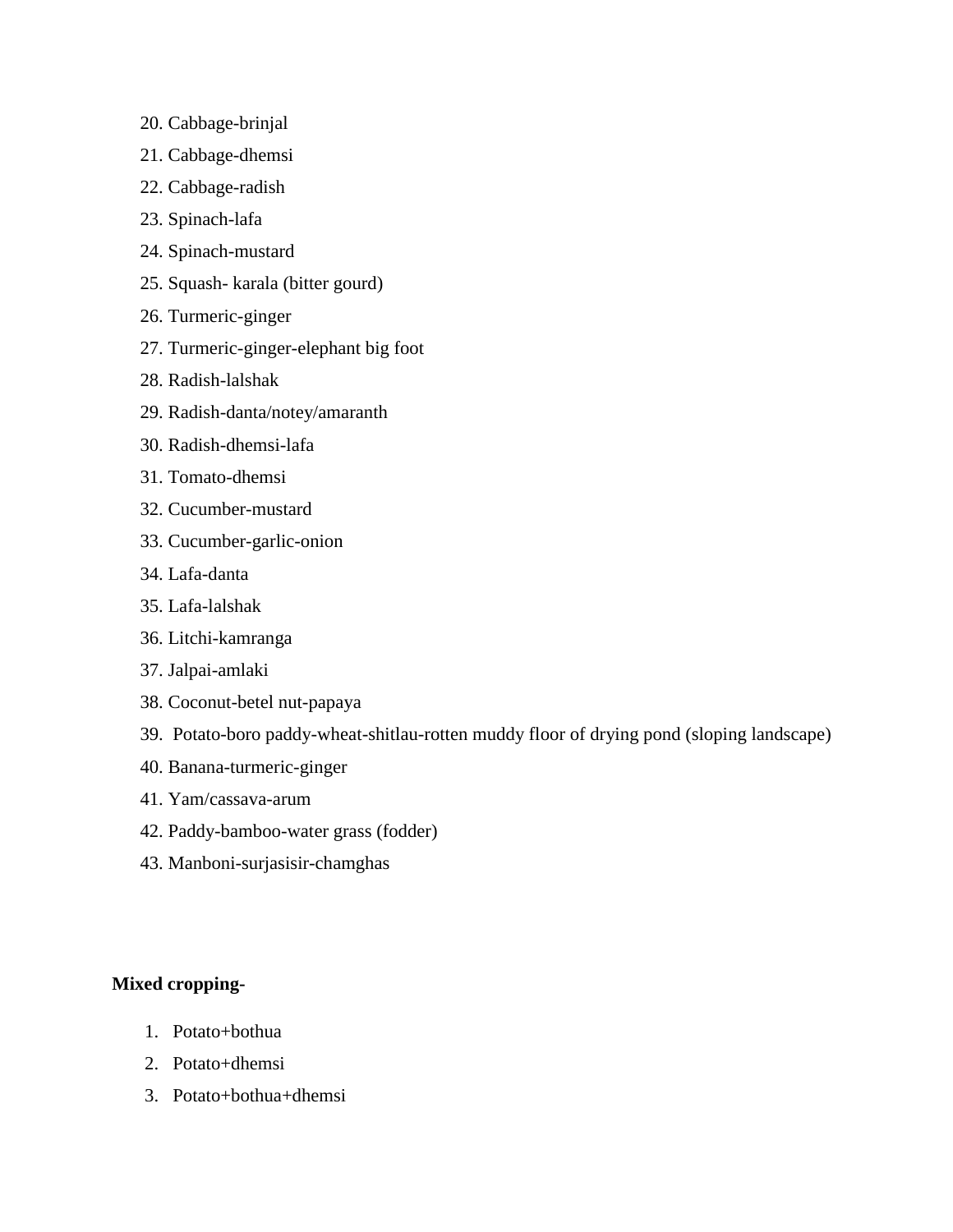- 4. Lafa+sop
- 5. Radish+palwal
- 6. Radish+lafa
- 7. Radish+dhemsi
- 8. Shim+bottle gourd
- 9. Mustard+cucumber+ the system could be surrounded by turmeric
- 10. Amon paddy+kalai pulses (khesari or thakur)
- 11. Mustard+masur pulses
- 12. Spinach+coriander
- 13. Sweet gourd+bitter gourd
- 14. Cabbage and cauliflower nursery + dhemsi

#### **Crop sequence**

- 1. Radish  $\rightarrow$  early palwal  $\rightarrow$  chili
- 2. Early palwal  $\rightarrow$  monsoon palwal
- 3. Shitlau  $\rightarrow$  jhinga (luffa or ribbed gourd)
- 4. Birili morich (winter chili)  $\rightarrow$  barshali chili (monsoon chili)
- 5. Potato  $\rightarrow$  jute
- 6. Potato  $\rightarrow$  chili/ okra/ ribbed gourd/snake gourd/ bitter gourd/ sweet gourd/ palwal/ cucumber
- 7. Cabbage and brinjal  $\rightarrow$  arum
- 8. Tobacco  $\rightarrow$  onion  $\rightarrow$  sweet gourd
- 9. Amon paddy  $\rightarrow$  mustard and potato  $\rightarrow$  jute
- 10. Amon paddy  $\rightarrow$  boro paddy and wheat  $\rightarrow$  jute
- 11. Amon paddy  $\rightarrow$  winter maize  $\rightarrow$  jute/ summer maize
- 12. Amon paddy  $\rightarrow$  winter vegetables/ potato/ mustard  $\rightarrow$  jute
- 13. Amon paddy and kalai pulses  $\rightarrow$  vegetable, pea, mustard, rai, tisi, til, masur and other pulses
- 14. Amon paddy-kalai pulses (khesari or thakur)  $\rightarrow$  Kalai pulses-mustard  $\rightarrow$  Mustard-masur pulses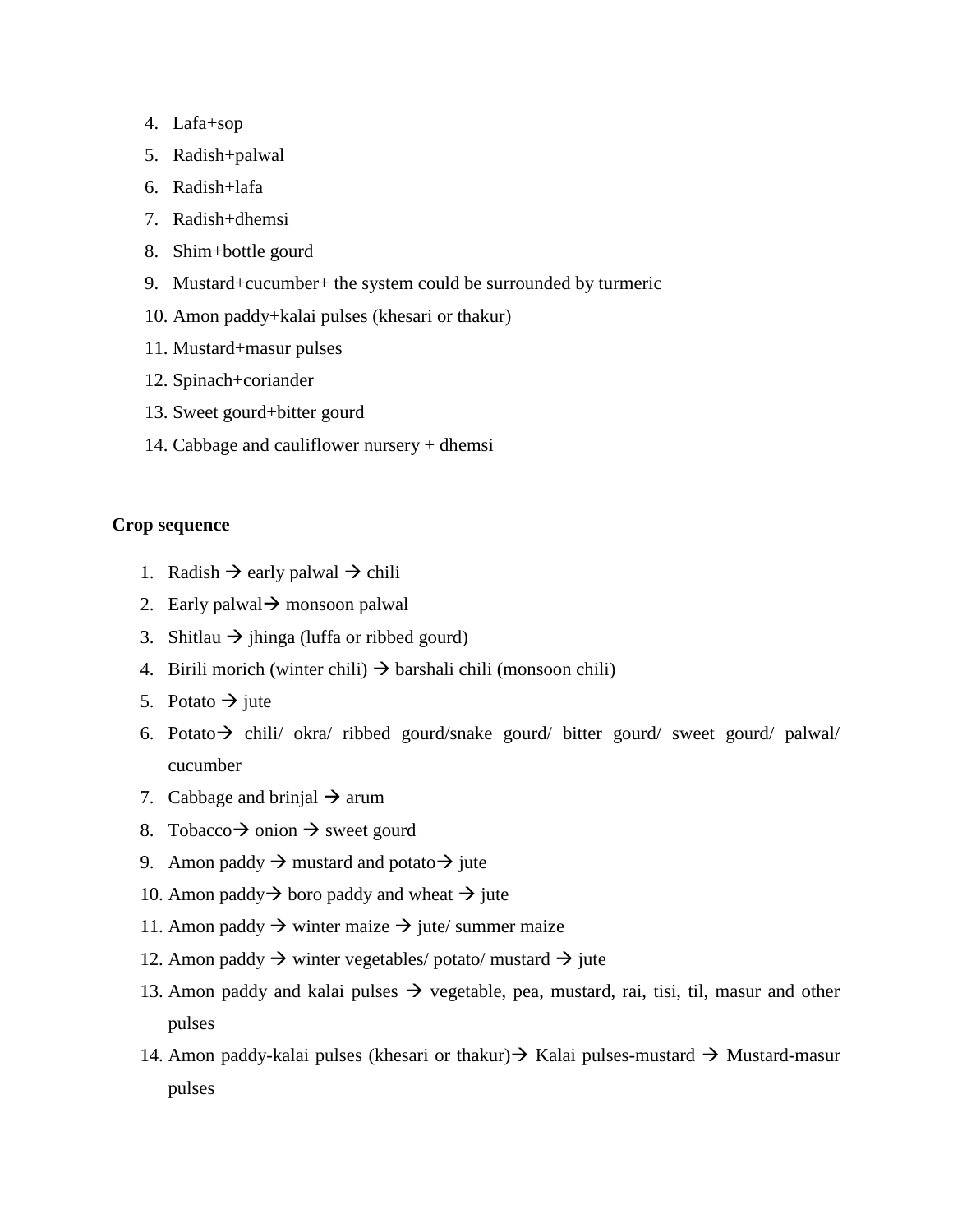- 15. Amon paddy  $\rightarrow$  Sunflower/ potato
- 16. Amon paddy  $\rightarrow$  ground nut
- 17. Amon paddy  $\rightarrow$  mustard/ boro paddy  $\rightarrow$  amon paddy
- 18. Bean/shim  $\rightarrow$  okra/luffa/bitter gourd

Amon paddy seeds  $\rightarrow$  seed bed (*bichon*)  $\rightarrow$  sapling bed (*balan* or *bolan*)  $\rightarrow$  main crop land (*patan*)  $\rightarrow$  1) Hybrid varieties- 1.5 hand by 1.5 hand distance/ 2 plants in each guchhi; 2) local varieties- 1 by 1 hand distance/ 3 plants in guchhi; 3) boro hybrid- 1.5 hand by 1.5 hand distance/ 3, 3-4, 4-5 plants in each guchhi; land preparation, weeding, manuring and pest control are different stages; harvesting and post-harvesting practices often associated with cultural performances  $\rightarrow$  additional side growth (*polan*) could be expected after harvest being completed

#### **Organic manure**

Local people preferred the earth warm, white ant and even ants as agriculture friendly organisms (obviously when under control). Earth warms do the same thing a plough does in order to prepare the land. White ants decompose the dead and other unnecessary organic compounds that help in sustenance of the bio-geo cycles. Ants also help in decomposition as well as allow air to enter within the soil through the channels they produce for their easy passage. They eat up the dead organisms, cut off the leaves into pieces, pollinate the flower, consume a decaying fruit, and construct underground chambers to live where air can pass into. Ants through their activities could make a weather forecasting; such as, their accumulation beneath the tree leaves or within the tree trunks indicates that the rain is coming. But now the ants are often found to fail from making a correct forecast. They have failed to adjust themselves with the rapid changes in weather and often denote wrong weather forecasting. Again, excess presence of ants, white ants and earth warm again reduces the fertility of the soil.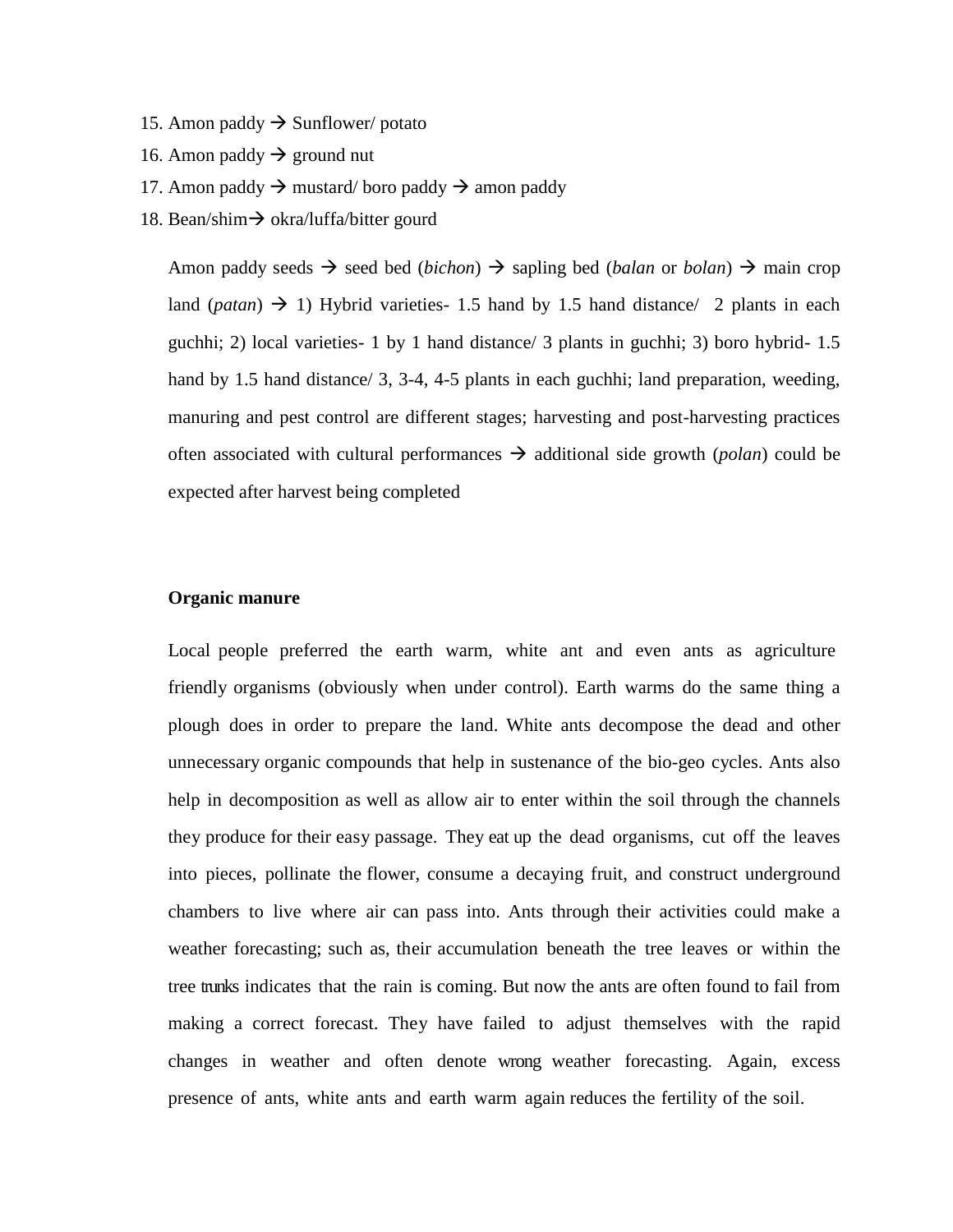Cow dung is the best organic manure to the local cultivators. Local people do not apply cow dung in the field directly, but actually in dried powdery condition. They also know how to make a compost of it. They take the cow dung along with paddy straw in pile and cover it with plastic sheet. Dung and urine of goat are also good fertilizers in small amount that the local people and other local people apply in horticulture. In a dig, they store vegetable superfluity, some cow dung, paddy straw and ash layer by layer for one to two months and over the chamber under paddy straw sheet. This also gives them manure. They sometimes apply this manure with water of margosa and/or mustard cake. They use the manure in nursery or different times in the main cropland (before sowing, during sowing, after sowing). Various weeds from courtyard, kitchen garden, jungle and water bodies are collected and dried and applied with this manure. During preparation of the manure, they sprinkle water and cattle urine on the system. They generally produce this manure in their kitchen garden. They soil is very fertile there and often lattice is build up there where they plant creeping vegetables that again provide shade to this manure production unit. For each crop, stone free and germ free manure, water, bone dust, boiled tea leaves, egg shells, cow dung or rotten leaves, micronutrients and NPK could be added in prescribed a m o u n t .

So, cow dung, half rotten and full rotten leaf manure, ash, nitrogenous soil, soil collected from the ground where the jungle was destroyed on fire, boiled tea leaves, rice emulsion, superfluity, rice dust, seed coat, cow urine, bone dust, egg shells, snail shells, remains of small fish-crab-prawn and even paste of rotten remains of mastered or other rapeseeds (after extracting the oil) are basically used as the organic manure. The collected cow dung from field is kept inside bamboo funnels and heated before applying as manure.